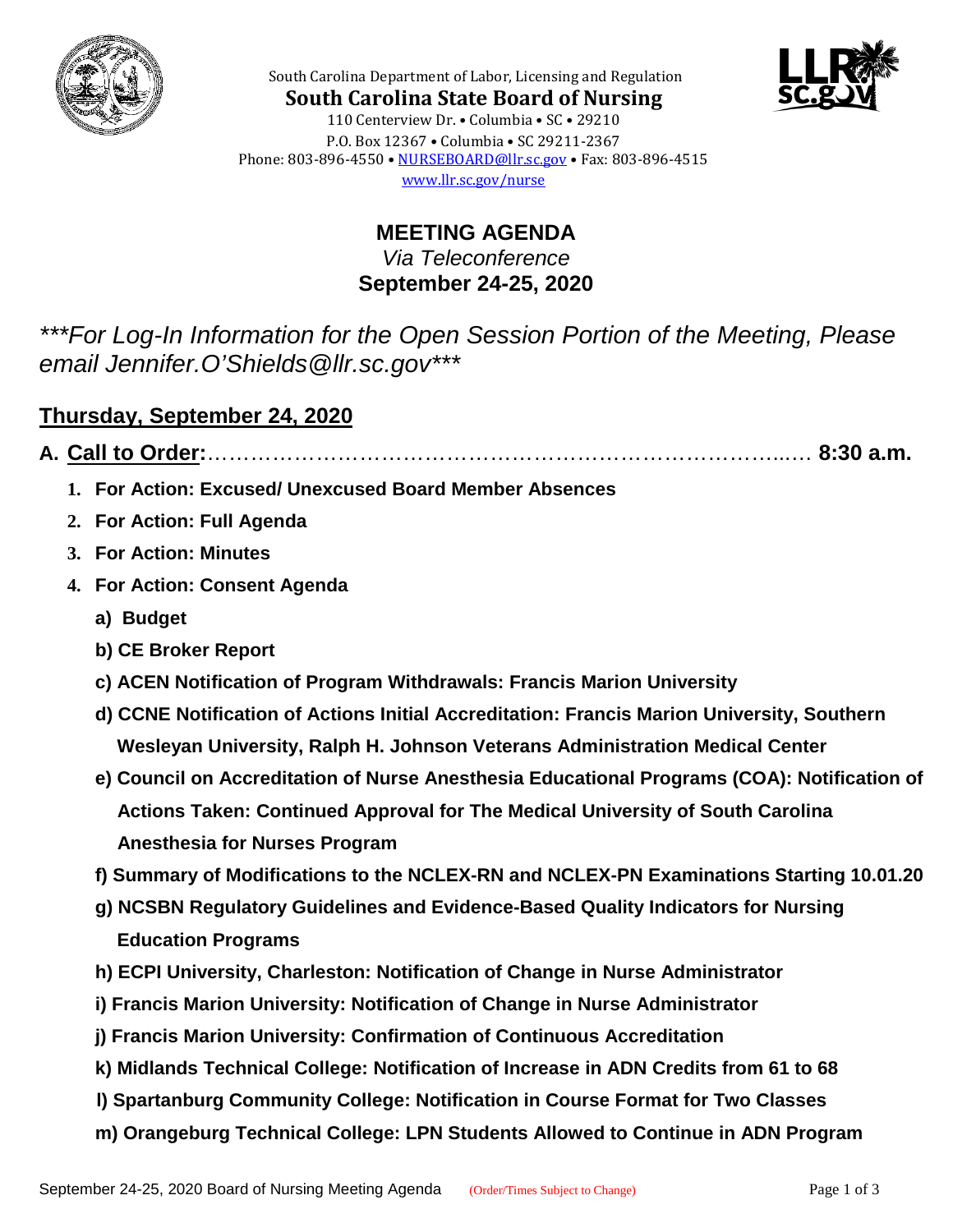#### **B. For Action: Appearances**

- **1. Education:**
	- **a) Marion County School of Practical Nursing: Request to Use ADN as Adjunct Clinical Instructor**
	- **b) University of South Carolina Master's Entry to Nursing Program: Request for Initial Approval**
	- **c) University of South Carolina Beaufort: 2019 NCLEX Deficiency**
	- **d) The Citadel: 2019 NCLEX Deficiency**
	- **e) Florence Darlington Technical College: NCLEX Deficiency**
- **C. Reports/Discussion Topics:** *(May also be taken up before, between and after appearances)*
- **1. Education Report (For Discussion/Action)**
	- **a) For Approval: Request to add Virtual-ATI NCLEX Review to "Board Approved Courses for Remediation"**
- **2. Administrator's Report** *(For Information)*
	- **a) Staff Update**
	- **b) Renewal Update**
	- **c) Limited Emergency Licenses**
	- **d) Temporary Work Authorizations**
- **3. President's Report (For Discussion/Action)**
	- **a) For Approval: Committee Nominations**
	- **b) For Approval: 2021 Meeting Dates**
	- **c) For Approval: Updates to the Ketamine Joint Advisory Opinion**
	- **d) Updates from the NCSBN Annual Meeting**
	- **e) Code of Ethics**
	- **f) Medication Assisted Treatment (MAT)**

#### **D. For Action: Appearances- Continued**

 **1. Hearings/Discipline (Confidential/Closed Session): Office of Disciplinary Counsel**

 **2016-669 2018-517 & 2019-206 2013-117 & 2014-87 & 2014-144 & 2014-157**

 **2019-371 2018-73**

- **2. Administrator Review Report, Office of Disciplinary Counsel**
- **3. Waived Final Order Hearing Report, Office of Disciplinary Counsel**

**•2019-432 •2016-225**

### **E. Adjournment for the Evening**